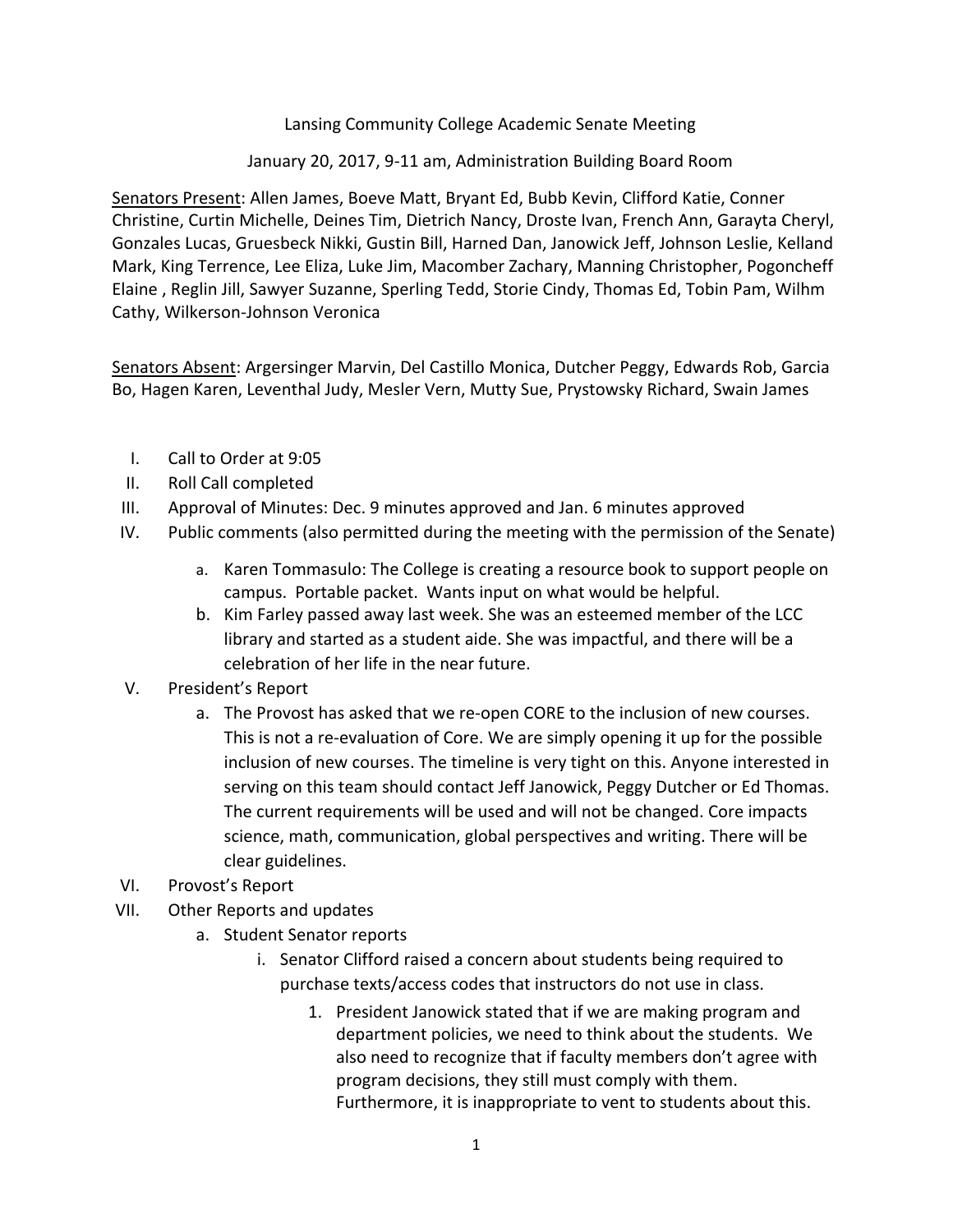VIII. Action items 

- b. CASL charter revision approval
	- i. Senator Bryant moved that we accept the changes. Senator Wilkerson-Johnson seconded the motion. The proposed changes passed unanimously.
- c. College Hour Whitepaper proposal
	- i. Senator Gonzalez presented the white paper proposal for the College Hour.
	- ii. Several concerns were raised in relation to programs that need structured scheduling, the inclusion of online students, and students unable to take advantage of this due to timing.
	- iii. The student issues team will address additional issues and questions related to campus inclusion in the opportunities provided and will meet to discuss this.
- d. Open Educational Resources policy
	- i. The range of open licenses should be expanded beyond Creative Commons.
	- ii. "The College expects contributors..." It is expected that college employees need to do so. We can't control OERs outside our areas to do so. This line may need revision.
	- iii. Senator Luke argued that the OER policy should be addressed after the intellectual property policy is determined through the collective bargaining agreement because the OER policy must conform to the intellectual property language.
	- iv. Senator Kelland urged that the Senate accept the policy as written unless the above concerns were shared by others.
	- v. This issue will continue to be discussed at the next meeting.
- e. Establishment of Student Issues Committee
	- i. It was recommended that the one year term limit for students be extended to allow for re-appointment each year.
	- ii. The charge of the committee needs to be defined to more clearly reflect its purpose, which is to begin to represent the full extent of the student body in a way that two student senators cannot do alone.
	- iii. The team will revise the charter to reflect these recommendations.
- f. Syllabus proposal
- VIII. Discussion items
	- a. Review of Institutional Review Board
		- i. Matt Fall updated the Senate on the development of the Institutional Review Board. First, the college is not required to have an IRB but must follow all federal regulations. The purpose is not to present a judgement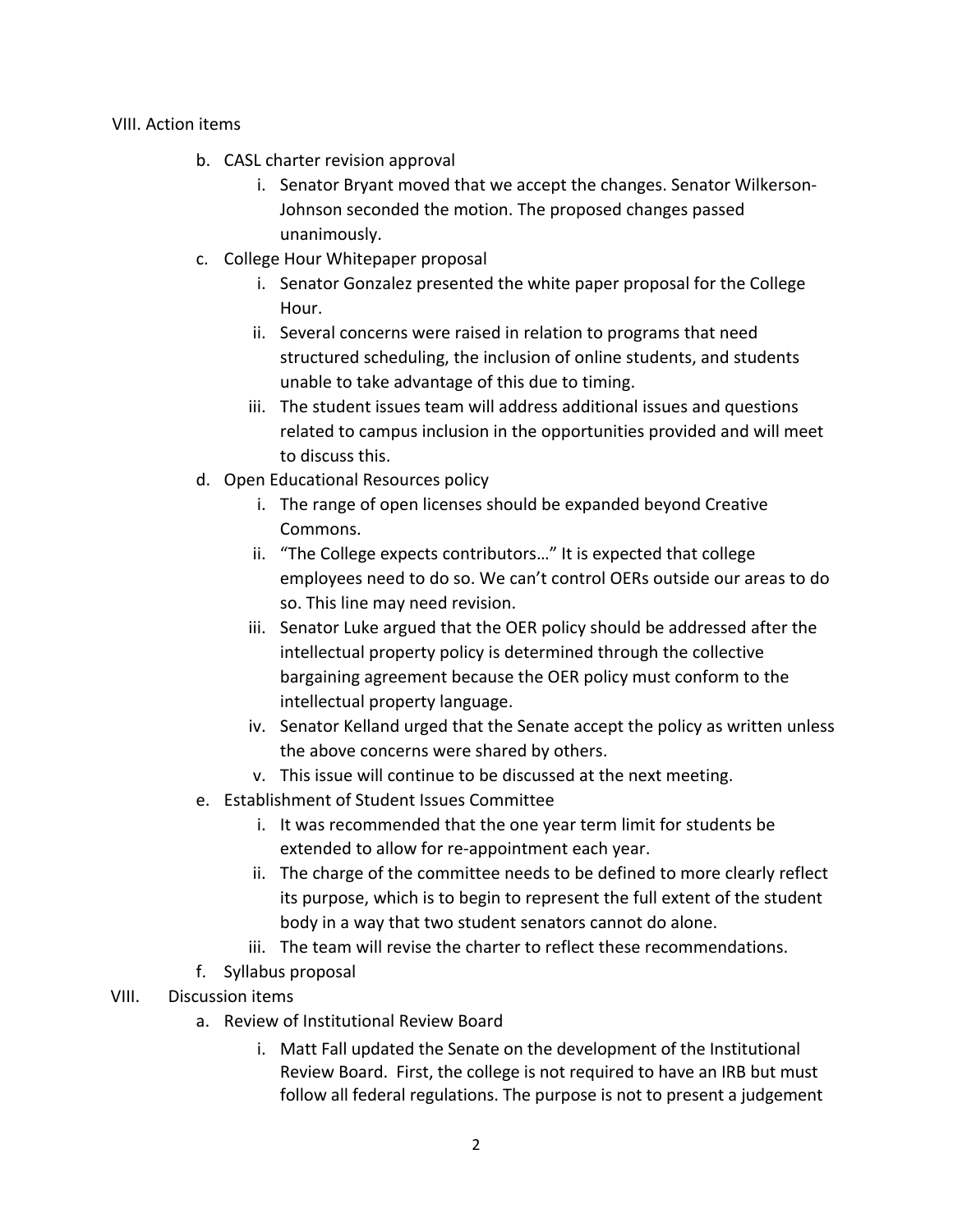on an individual's research, but the IRB will make a judgment on the protection of human subjects in research. This policy creates the entity and gives it the authority it needs.

- ii. Matt Fall stated there is online training.
- b. Student ability to choose preferred name in D2L and/or Banner
	- i. Senator Deines and Martine Rife explained that the preferred name proposal allows students and staff to use the name of their choice in a public context. This preferred name would be on the class roster, student ID badge, D2L and other contexts. This would require enabling the use of a preferred name in many college systems.
	- ii. Bill Garlick, Director of Enterprise Systems, pointed out that there are technical issues that must be addressed and that there has been a nationwide discussion around this issue. He indicated that implementation would require college resources.
	- iii. There are instances when legal names must be used.
	- iv. Senator Clifford, Senator Johnson and others raised the issue of TUIDs, which cannot be changed. Senior Vice-President Webb-Sharpe stated that the TUID issue is already being addressed by Kevin Bubb and the IT team. However, this is more complex and is a separate issue.
	- v. Senator Bubb stated we now refer to the TUID as a username. It is possible to create an alias for the email address.
- c. Enrollment
	- i. Senator Wilhm indicated there are additions and changes at the West Campus and there will be an open house for ERESA students. We have to bring students in because there are plenty of great opportunities for students. Good jobs in trades.
	- ii. Marketing is not the only solution. We need to work harder to retain students and keep them in the classroom.
	- iii. Senator Del Castillo recommended marketing programs and services like the Women's Resource Center that might support students who might otherwise leave.
	- iv. Senator Luke: We need to be willing to have difficult and challenging conversations. Our strategic planning included enrollment declines and that was part of our continuing improvement plan and we didn't do anything to improve on competitiveness and innovation. Lansing's economy is not significantly better off than the rest of the state. Bill Motz and Jim posted data that compared LCC to others in enrollment in the state. The decline is bigger here than other places. How can we address this strategically?
	- v. Associate Vice President Glasscoe asked what changes have we made in the past year that would impact our enrollment figures? We need to go